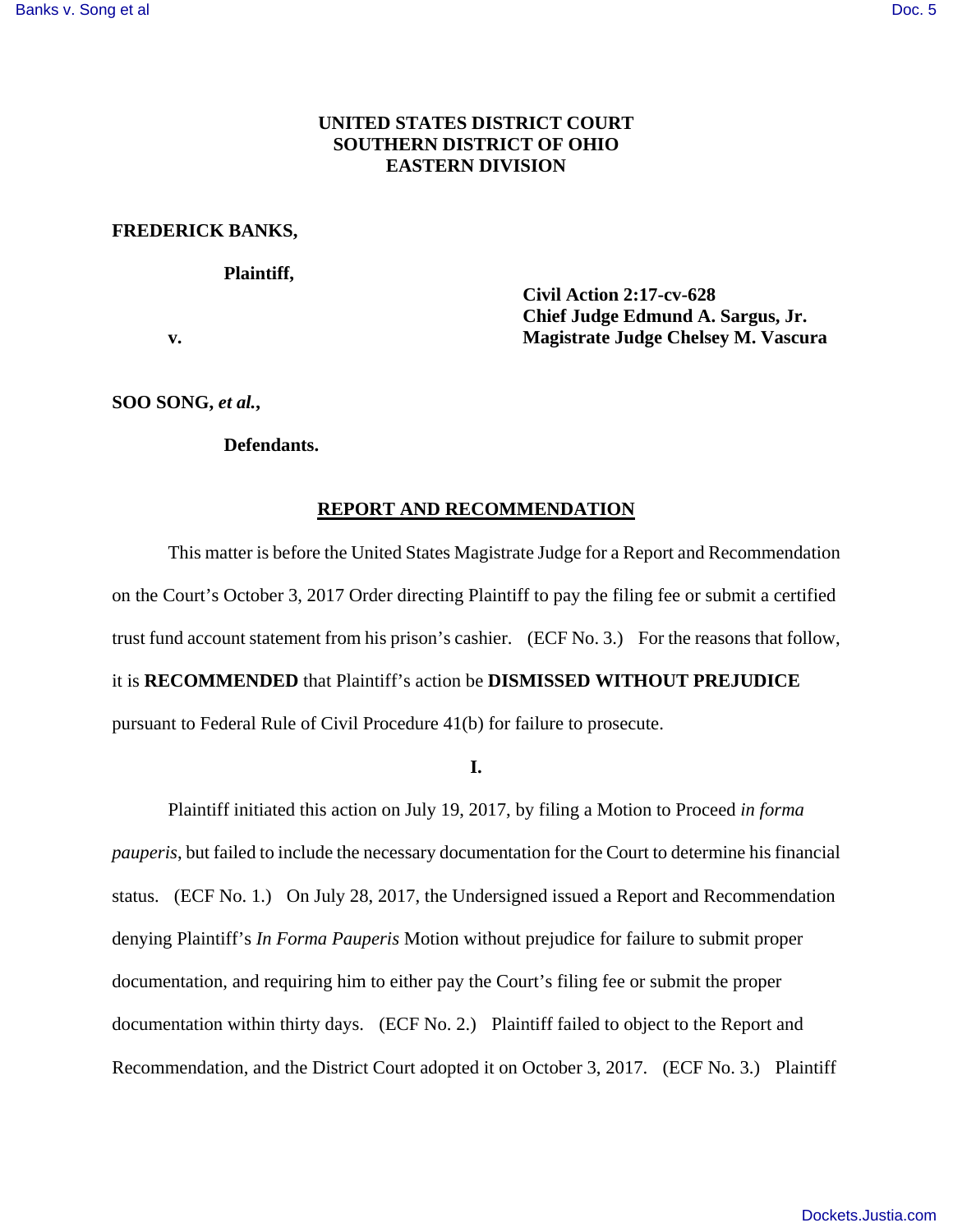was directed to pay the \$400 filing fee or submit the certified trust fund account statement within thirty days. That Order further advised Plaintiff that failure to comply would result in dismissal of the action.

### **II.**

Under the circumstances presented in the instant case, the Undersigned recommends dismissal of Plaintiff's action pursuant to Rule 41(b). The Court's inherent authority to dismiss a plaintiff's action because of his or her failure to prosecute is expressly recognized in Rule 41(b), which authorizes involuntary dismissal for failure to prosecute or to comply with rules of procedure or court orders. *See* Fed. R. Civ. P. 41(b); *Chambers v. Nasco, Inc.*, 501 U.S. 32, 49 (1991) (noting that "a federal district court has the inherent power to dismiss a case *sua sponte* for failure to prosecute" as recognized in *Link v. Wabash R.R. Co.*, 370 U.S. 626, 629–32 (1962)). "This measure is available to the district court as a tool to effect management of its docket and avoidance of unnecessary burdens on the tax-supported courts and opposing parties." *Knoll v. AT & T*, 176 F.3d 359, 63 (6th Cir. 1999).

 The Sixth Circuit directs the district courts to consider the following four factors in deciding whether to dismiss an action for failure to prosecute under Rule 41(b):

(1) whether the party's failure is due to willfulness, bad faith, or fault; (2) whether the adversary was prejudiced by the dismissed party's conduct; (3) whether the dismissed party was warned that failure to cooperate could lead to dismissal; and (4) whether less drastic sanctions were imposed or considered before dismissal was ordered.

*Schafer v. City of Defiance Police Dep't*.*,* 529 F.3d 731, 737 (6th Cir. 2008) (citing *Knoll*, 176 F.3d at 363). "'Although typically none of the factors is outcome dispositive, . . . a case is properly dismissed by the district court where there is a clear record of delay or contumacious conduct.'"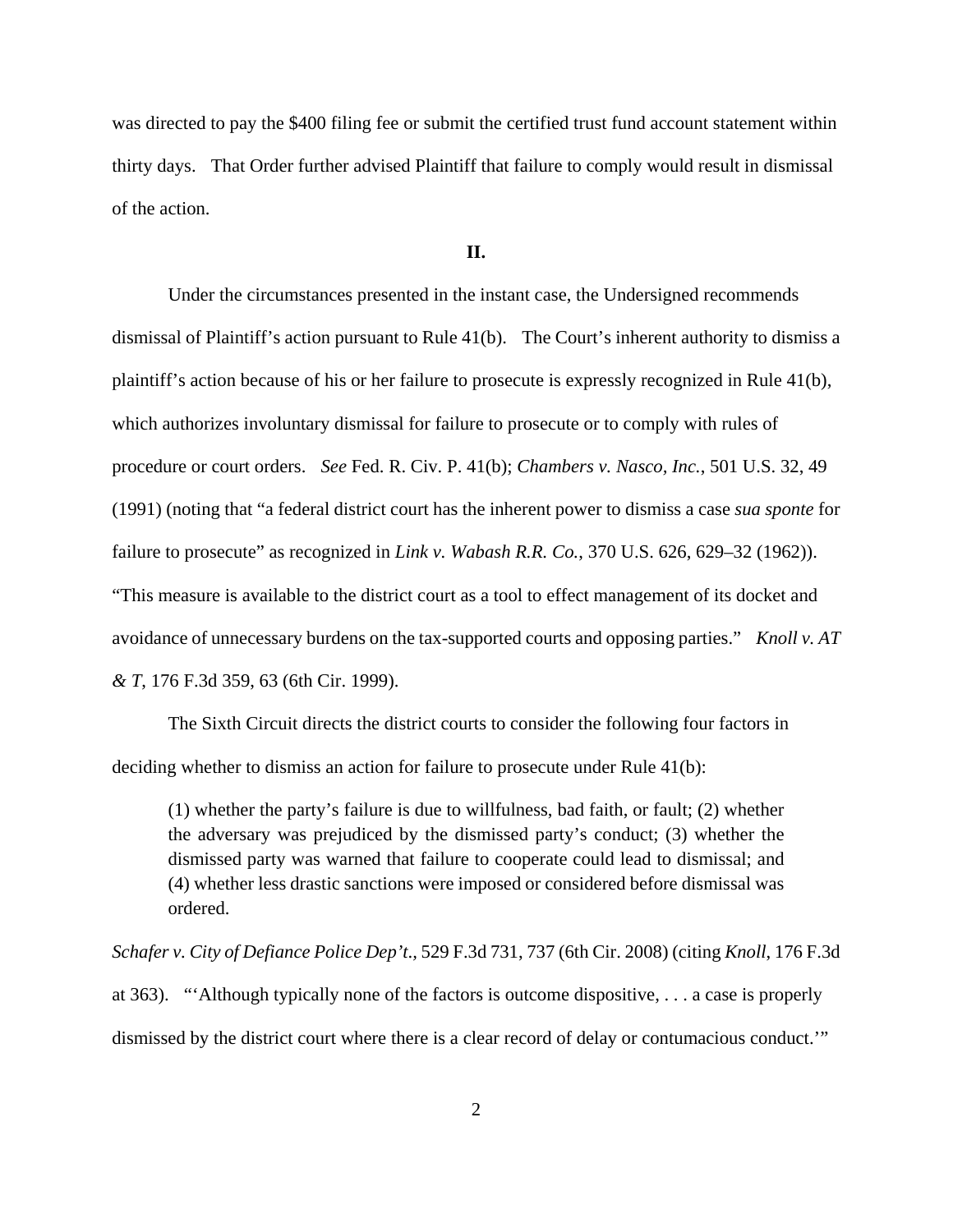*Schafer*, 529 F.3d at 737 (quoting *Knoll*, 176 F.3d at 363).

#### **III.**

 Here, Plaintiff failed to comply with the Court's express order that he pay the \$400 filing fee or submit a completed affidavit if he wished to proceed. Moreover, the Court explicitly cautioned Plaintiff that failure to comply would result in dismissal of this action. *See Stough v. Mayville Cmty. Schs.*, 138 F.3d 612, 615 (6th Cir. 1998) (noting that "[p]rior notice, or lack thereof, is  $\dots$  a key consideration" in whether dismissal under rule 41(b) is appropriate). Plaintiff's failure to timely comply with the clear Order of the Court, which established reasonable deadlines for compliance, constitutes bad faith or contumacious conduct. *See Steward v. Cty. of Jackson, Tenn.*, 8 F. App'x 294, 296 (6th Cir. 2001) (concluding that a plaintiff's failure to comply with a court's order "constitute [d] bad faith or contumacious conduct and justifie [d] dismissal"). Because Plaintiff has missed deadlines and disregarded Court orders, the Undersigned concludes that no alternative sanction would protect the integrity of the pretrial process.

#### **PROCEDURE ON OBJECTIONS**

 If any party seeks review by the District Judge of this Report and Recommendation, that party may, within fourteen (14) days, file and serve on all parties objections to the Report and Recommendation, specifically designating this Report and Recommendation, and the part in question, as well as the basis for objection. 28 U.S.C. § 636(b)(1); Fed. R. Civ. P. 72(b). Response to objections must be filed within fourteen (14) days after being served with a copy. Fed. R. Civ. P. 72(b).

 The parties are specifically advised that the failure to object to the Report and Recommendation will result in a waiver of the right to *de novo* review by the District Judge and